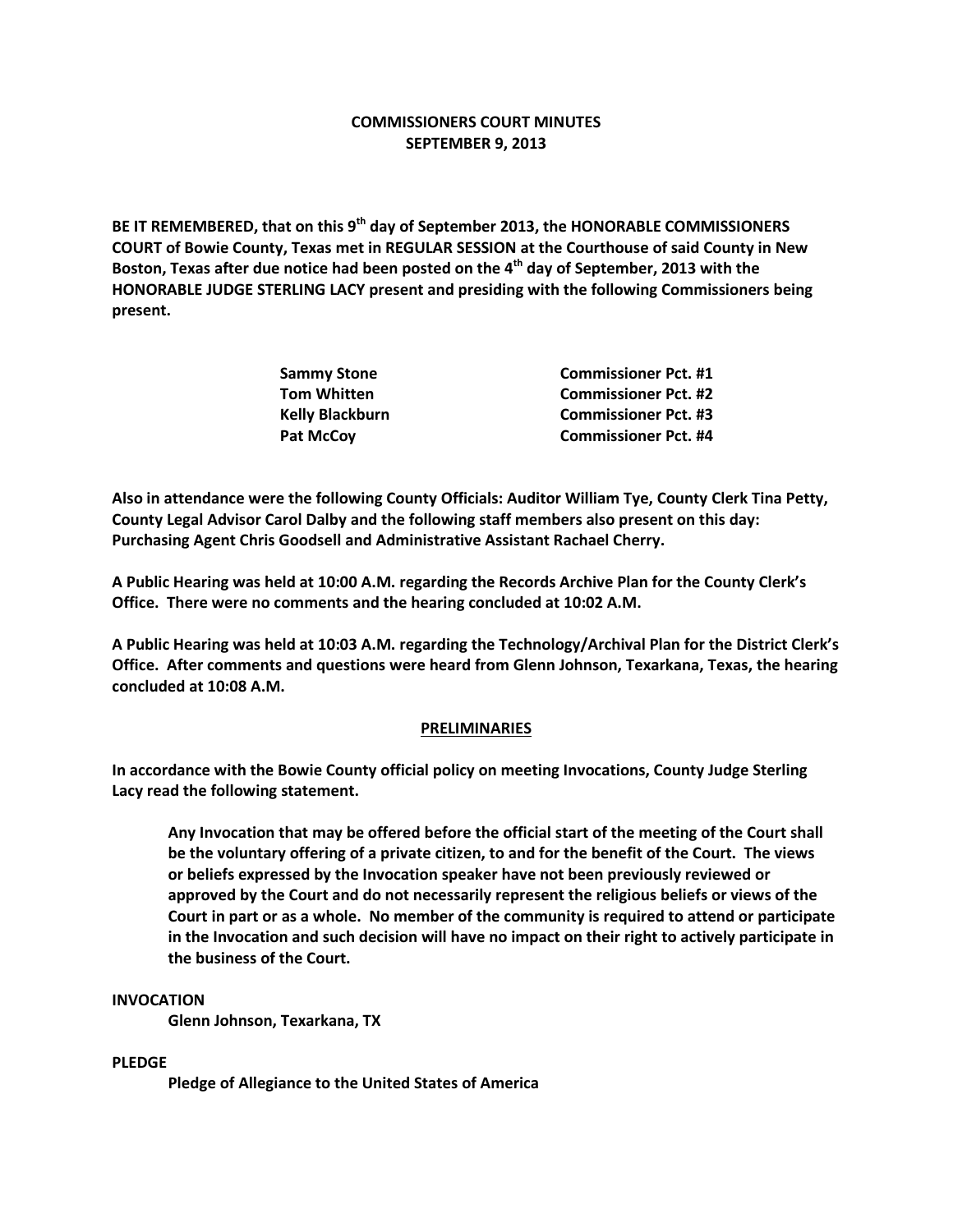# **ANNOUNCEMENTS None**

### **REGULAR AGENDA ITEMS**

**Court convened at 10:10 A.M. when the following ORDERS, JUDGMENTS and DECREES were had and ORDERED spread upon the minutes of the Court to-wit.**

- **Item 6: On this 9th day of September, 2013, a motion was made by Commissioner Pat McCoy and duly second by Commissioner Kelly Blackburn to adhere to the current policy dated November 25, 2002 and reimburse the deductible up to \$500. (Authorizing Bowie County to pay the deductible on Sheriff Deputies' vehicles when an accident is determined not to be the fault of the deputy). Motion was put to a vote and all voted aye and none opposed. Motion carried.**
- **Item 1: Emily Sabo, Texarkana, TX signed up to speak then decided she would not.**
- **Item 2: There was no Commissioners Court response to Public Comments.**
- **Item 3: Judge Lacy presented the 2013-2014 First Amended Proposed Budget.**
- **Item 4: On this 9th day of September, 2013, a motion was made by Commissioner Kelly Blackburn and duly second by Commissioner Tom Whitten to adjust the line item amendments that the Auditor recommended. Motion was put to a vote and all voted aye and none opposed. Motion carried.**
- **Item 5: On this 9th day of September, 2013, a motion was made by Commissioner Pat McCoy and duly second by Commissioner Sammy Stone to pay accounts payable and that we call a special session of the Court this Thursday at the earliest, to address the cash flow issues within the County. Motion was put to a vote and all voted aye and none opposed. Motion carried.**
- **Item 7: On this 9th day of September, 2013, a motion was made by Commissioner Pat McCoy and duly second by Commissioner Tom Whitten to approve the Resolution in support of adding Kaufman County to the North East Texas Regional Mobility Authority. Motion was put to a vote and all voted aye and none opposed. Motion carried.**
- **Item 8: On this 9th day of September, 2013, a motion was made by Commissioner Sammy Stone and duly second by Commissioner Pat McCoy to approve the list of members submitted, to the Bowie County Child Welfare Board for a two year term through September 2015. Motion was put to a vote and all voted aye and none opposed. Motion carried.**